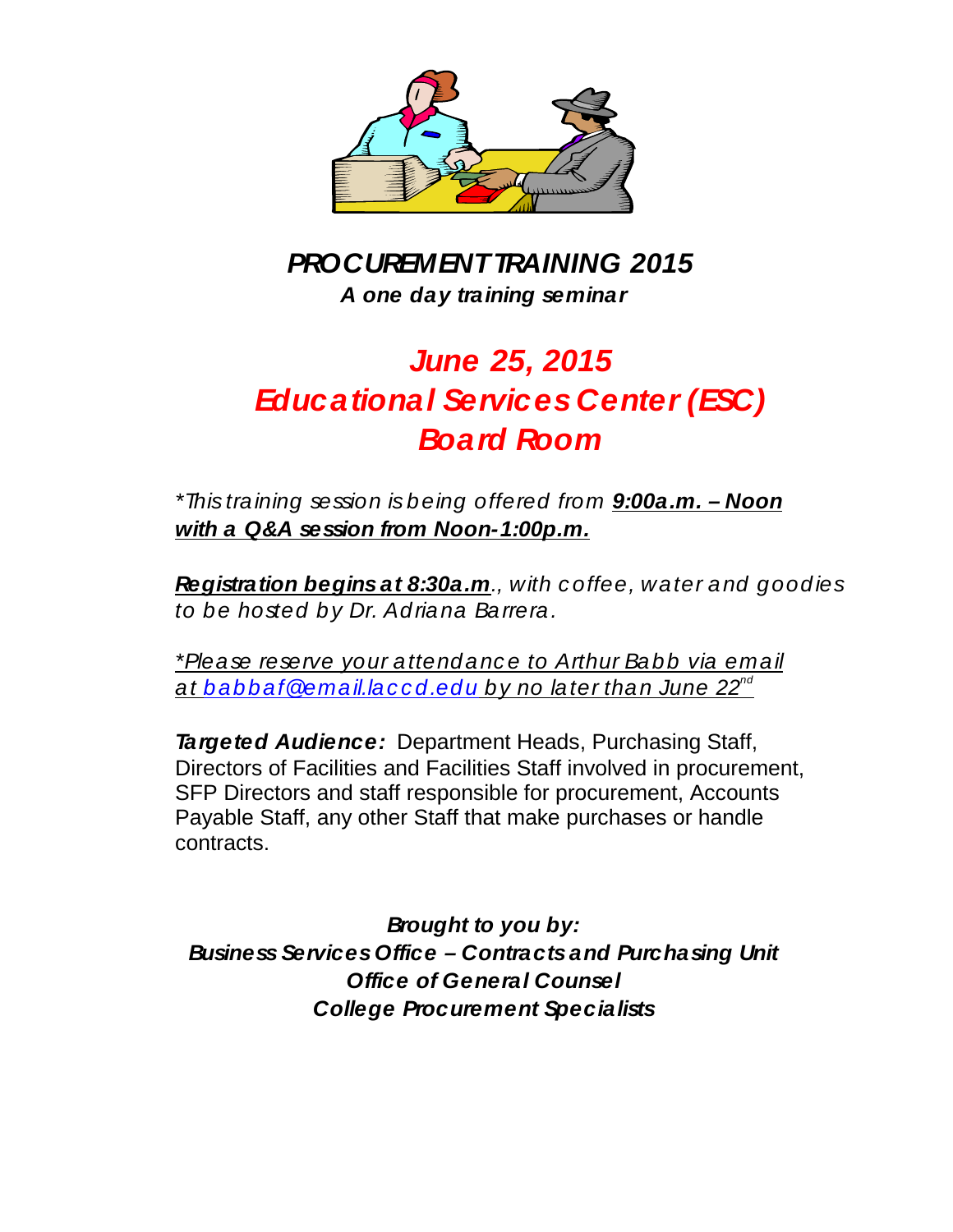This document is protected by the attorney-client privilege and is not to be shared with other persons.

#### **2015 PROCUREMENT TRAINING CUMULATIVE SURVEY RESULTS**

# ATTACHMENT H

# **Q1 How useful was this session to you?**

### **Answered: 221 Skipped: 0**

| 0%                    | 10%                | 20% | $30\%$ | 40% | 50% | 60% | 70% | 80% |  | 90% 100% |                  |                |
|-----------------------|--------------------|-----|--------|-----|-----|-----|-----|-----|--|----------|------------------|----------------|
| <b>Answer Choices</b> |                    |     |        |     |     |     |     |     |  |          | <b>Responses</b> |                |
| Of no use at all      |                    |     |        |     |     |     |     |     |  |          | $0.00\%$         | $\overline{0}$ |
|                       |                    |     |        |     |     |     |     |     |  |          |                  |                |
|                       | Of very little use |     |        |     |     |     |     |     |  |          | $0.90\%$         | $\overline{2}$ |
|                       | Moderately useful  |     |        |     |     |     |     |     |  |          | 11.76%           | 26             |
|                       |                    |     |        |     |     |     |     |     |  |          |                  |                |
| Useful                |                    |     |        |     |     |     |     |     |  |          | 45.70%           | 101            |
|                       | Highly useful      |     |        |     |     |     |     |     |  |          | 41.63%           | 92             |
|                       |                    |     |        |     |     |     |     |     |  |          |                  |                |

**Total 221**

# **Q2 Please rate the quantity of materials provided to you**

# **Answered: 221 Skipped: 0**

|  |  |  |  |  |  |  |  |  |  | 0% 10% 20% 30% 40% 50% 60% 70% 80% 90% 100% |
|--|--|--|--|--|--|--|--|--|--|---------------------------------------------|
|--|--|--|--|--|--|--|--|--|--|---------------------------------------------|

| <b>Answer Choices</b> | <b>Responses</b> |                |
|-----------------------|------------------|----------------|
| Not enough            | 0.90%            | $\overline{2}$ |
| Manageable quantity   | 79.19%           | 175            |
| More than I need      | 19.91%           | 44             |
| <b>Total</b>          |                  | 221            |

# **Q3 Please rate the quality of the materials provided to you**

#### **Answered: 221 Skipped: 0**

0% 10% 20% 30% 40% 50% 60% 70% 80% 90% 100%

| <b>Answer Choices</b> | Responses                |
|-----------------------|--------------------------|
| Poor                  | $0.00\%$<br>$\mathbf{0}$ |
| Fair                  | 1.81%<br>$\overline{4}$  |
| Satisfactory          | 27<br>12.22%             |
| Good                  | 94<br>42.53%             |
| Excellent             | 96<br>43.44%             |
| <b>Total</b>          | 221                      |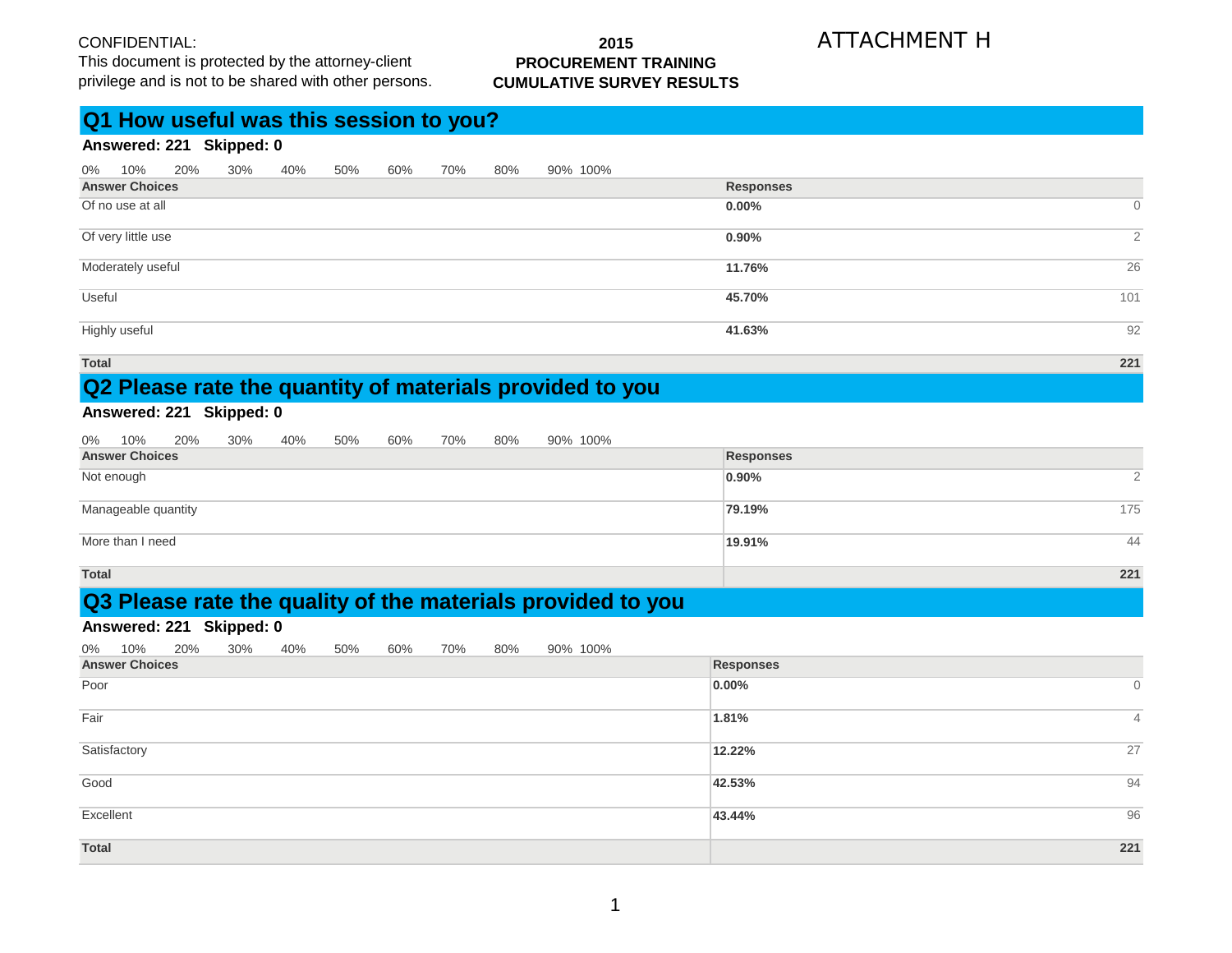This document is protected by the attorney-client privilege and is not to be shared with other persons.

#### **2015 PROCUREMENT TRAINING CUMULATIVE SURVEY RESULTS**

# **Q4 Please rate the quality of training facilities**

#### **Answered: 220 Skipped: 1**

|              | 0% 10%                | 20% | 30% | 40% | 50% | 60% | 70%       | 80% | 90% 100% |  |        |     |
|--------------|-----------------------|-----|-----|-----|-----|-----|-----------|-----|----------|--|--------|-----|
|              | <b>Answer Choices</b> |     |     |     |     |     | Responses |     |          |  |        |     |
| Poor         |                       |     |     |     |     |     |           |     |          |  | 0.91%  | 2   |
| Fair         |                       |     |     |     |     |     |           |     |          |  | 4.09%  | 9   |
|              | Satisfactory          |     |     |     |     |     |           |     |          |  | 16.36% | 36  |
| Good         |                       |     |     |     |     |     |           |     |          |  | 41.82% | 92  |
| Excellent    |                       |     |     |     |     |     |           |     |          |  | 36.82% | 81  |
| <b>Total</b> |                       |     |     |     |     |     |           |     |          |  |        | 220 |

# **Q5 Any suggestions you would like to make for future presentations?**

# **Responses regarding MASTER AGREEMENT**

*"Master agreement is not working for campus."*

*"Master agreement is not helpful for most campuses."*

*"Master agreement is not helpful for the campuses."*

*"LACCD Master Agreement List is not efficient for campuses (departments) due to high cost and lower quality."*

*"Master agreement needs to revise because it is not helpful to the campus. It is not great services for the campus. Prices and quality is not cost efficient to campus or public benefit."*

*"Access to file of master agreements"*

*"Unable to read dark bond of print on MA list"*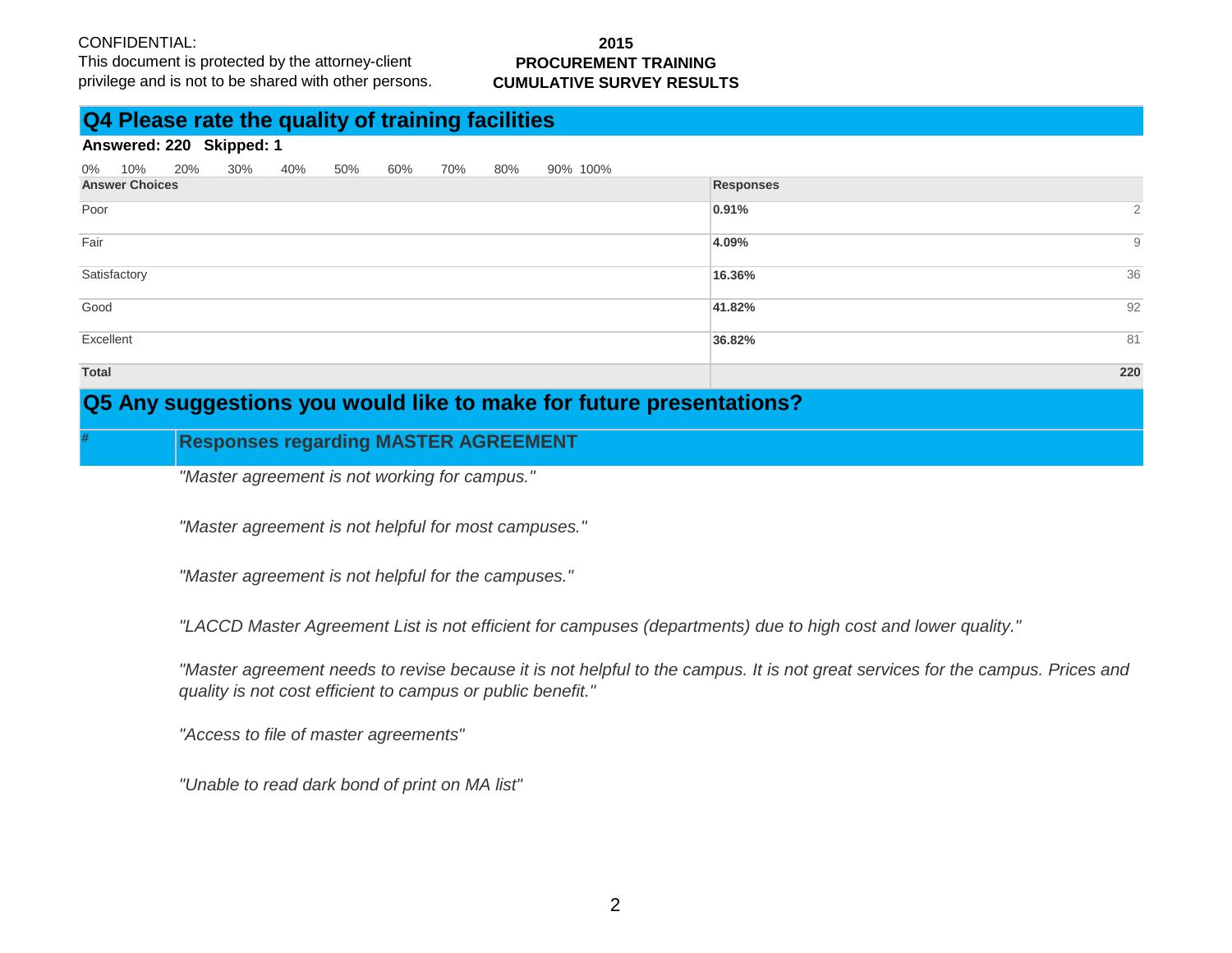**#**

This document is protected by the attorney-client privilege and is not to be shared with other persons.

#### **2015 PROCUREMENT TRAINING CUMULATIVE SURVEY RESULTS**

## **Responses regarding MASTER AGREEMENT**

*"Please updates or abolish the master agreement list."*

*"Getting 3 bids for repairs on items that need to be in hand for quotes costs a huge amount of man hours and shipping/transport costs in order to save a few dollars. More info for getting repair vendors onto the Master Agreement List would be helpful."*

*"Make master agreement list a searchable data base or posted online."*

# **Responses regarding TRAINING LOCATION/FACILITY**

*"Please use mic (microphone) when in large area. I sat on the far side of the room which make it very hard to hear."*

*"Better use of P.A. system"*

*"It would be better to have multiple microphones available."*

*"Should include a provided lunch since campus does not have adequate dining facilities."*

*"Provide refreshments. Mick (sp) (microphone) for questions from group."*

*"Provide refreshments (water,juice)"*

*"Provide at least coffee/water."*

*"Provide at least water to the attendees."*

*"Coffee & water should have been made available."*

*"Please provide refreshments. Sessions are really long, maybe water and coffee."*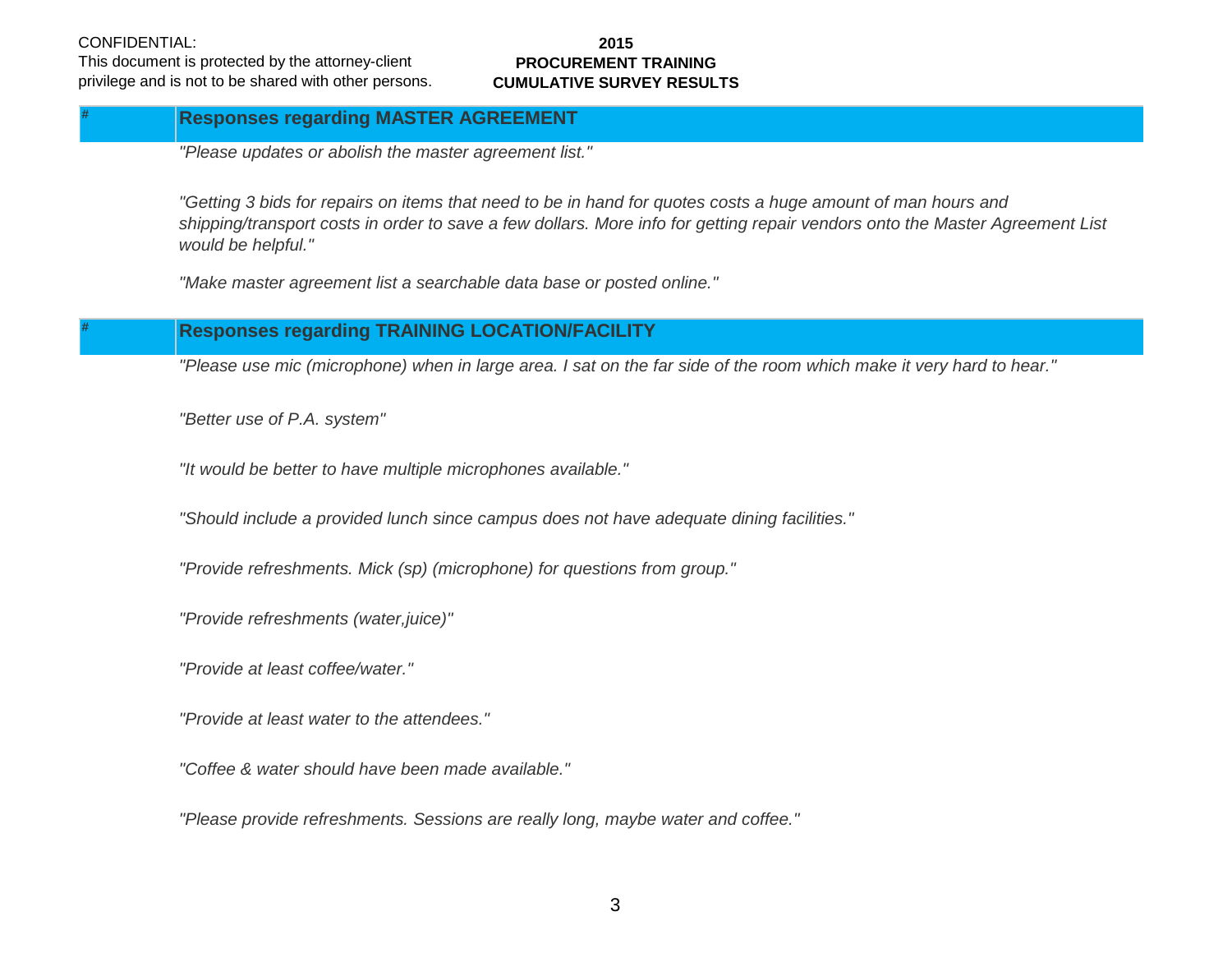This document is protected by the attorney-client privilege and is not to be shared with other persons.

#### **2015 PROCUREMENT TRAINING CUMULATIVE SURVEY RESULTS**

# **Responses regarding TRAINING LOCATION/FACILITY**

*"Better use of speaker system so that everything being said can be heard by all."*

*"Everyone needs to use a mike (microphone). Large room. Needed to hear questions and answers. Heard about 1/2 of the questions and answers."*

*"Have refreshments/snacks available. People will (be) less grouchy"*

*"Microphone for questions so all can hear or repeat question."*

*"Set up w/tables better in rows w/the large space in middle slides hard to see & questions hard to hear. Also, room should have been better lighted. Very dark near end."*

*"Food was great!"*

*"Too cold"*

*"Food was great"*

*"Fruit and granola bars for snacks. Have water!"*

*"Location & lunch were very good. Use this location again."*

*"LAHC needs to purchase new tables!"*

*"Random seating to meet other staff from other campuses"*

*"Quality of training facilities were Good to Excellent"*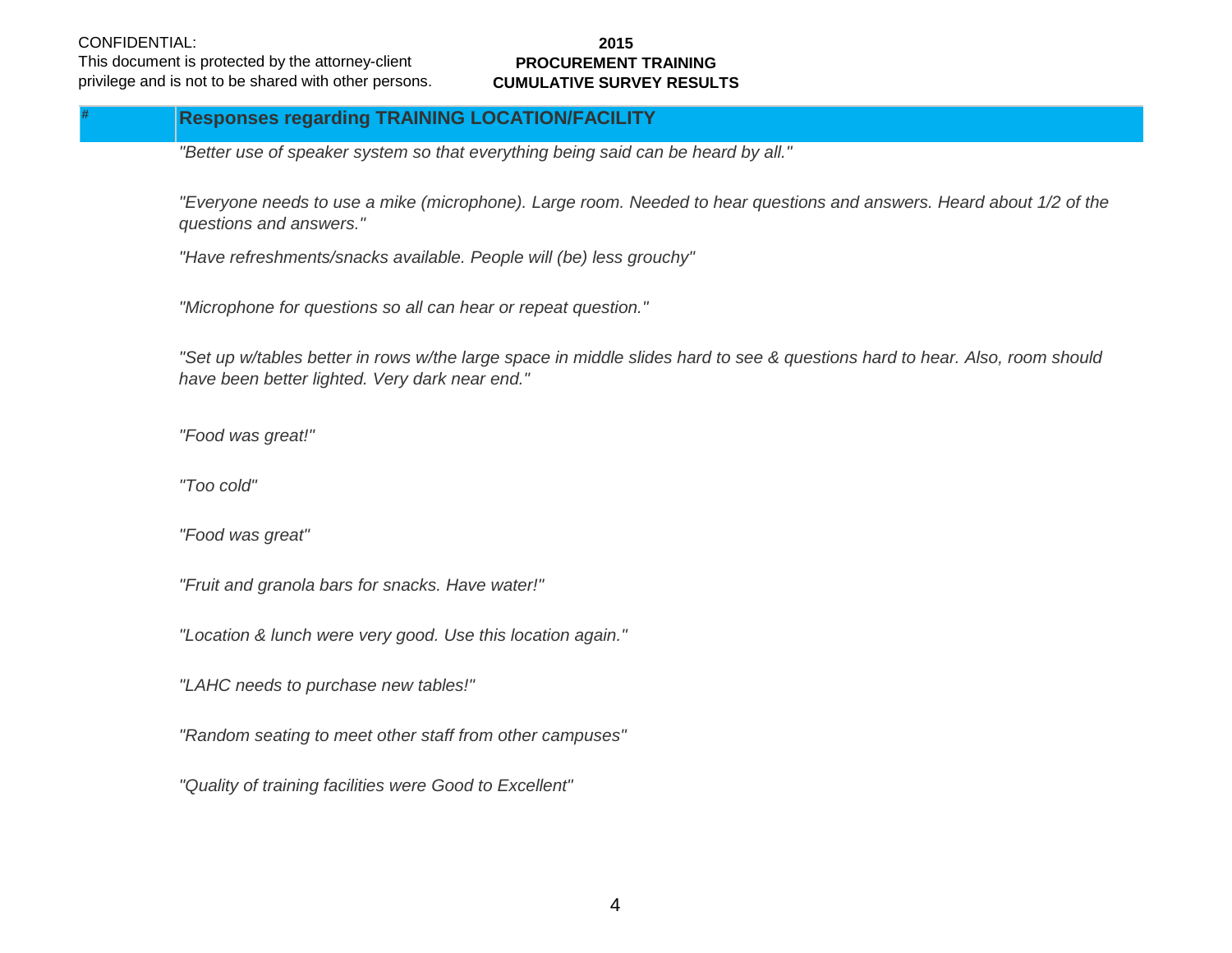This document is protected by the attorney-client privilege and is not to be shared with other persons.

#### **2015 PROCUREMENT TRAINING CUMULATIVE SURVEY RESULTS**

# **Responses regarding TRAINING LOCATION/FACILITY**

*"1. Arrange speakers in all four corners of the room. 2. Instruct speakers to hold mic (microphone) up close to the mouth. 3. Have floor mic available."*

*"The people in the back had trouble hearing the speakers. Need extra microphones so we can hear the questions/answers."*

*"Refreshments would be nice."*

*"Facility was pleasant."*

*"Room a bit cold."*

*"Water & coffee (snacks?) would've been nice."*

*"A/C needed to be turned down, it was unbearably cold in the room. Also, food arrangements/water/coffee. \*coffee took 30 mins. to obtain and made me late to arrive to meeting."*

*"Too cold"*

*"An extra microphone made available for questions by audience/participant."*

*"Thank you EAST LA College for Food! :)"*

*"The light in the room was not sufficient. Room was too dark."*

*"Probably sound could've been louder."*

*"Thank you very much. I enjoyed the training presentation & the nice lunch & continental breakfast."*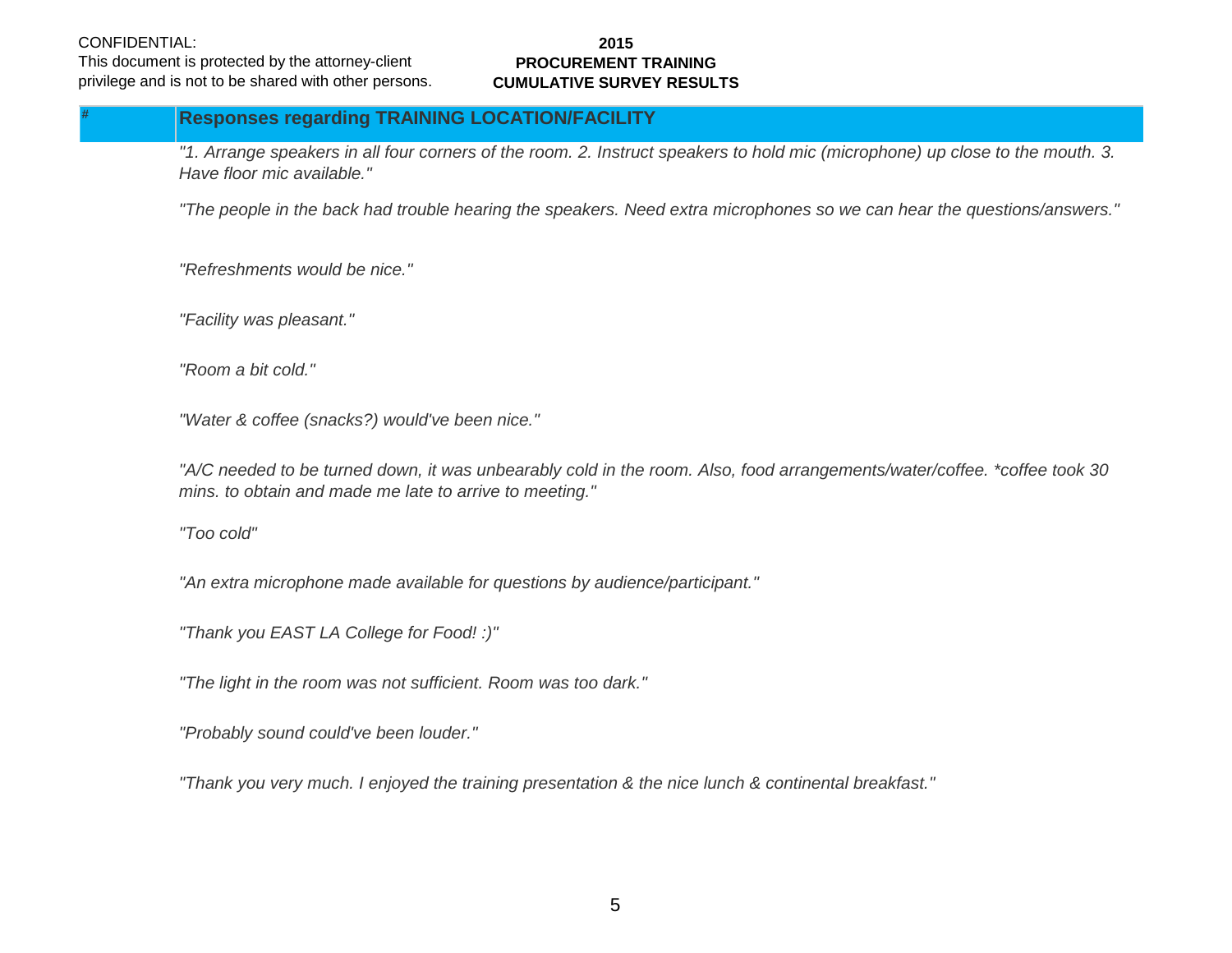This document is protected by the attorney-client privilege and is not to be shared with other persons.

#### **2015 PROCUREMENT TRAINING CUMULATIVE SURVEY RESULTS**

### **Responses regarding TRAINING LOCATION/FACILITY**

*"Breakfast/lunch provided Thx :)"*

*"Long day sitting down. A few more short breaks would be good. 7th inning stretch."*

*"Lighting could be better"*

*"Food and refreshments were highly appreciated. Reminder email would be good."*

*"Was glad there was food & drink available for lunch. It should always have food available. Too little time to go off campus."*

*"Coffee needed all day"*

*"Larger screen for Power point. Or perhaps screen could be raised for easier viewing from back row."*

*"Great presentation. Very good sound quality."*

*"Break-up day, too long & not sufficient notice to re-arrange schedule - provide recorded Power point online w/?'s vs. inperson, much like the sexual harassment training."*

*"Padded seats for a 4 hour session."*

*"Thanks for showcasing LATTC's culinary arts program."*

*"The breakfast & lunch were good - glad you provided them. Thanks for all the information."*

*"Need water."*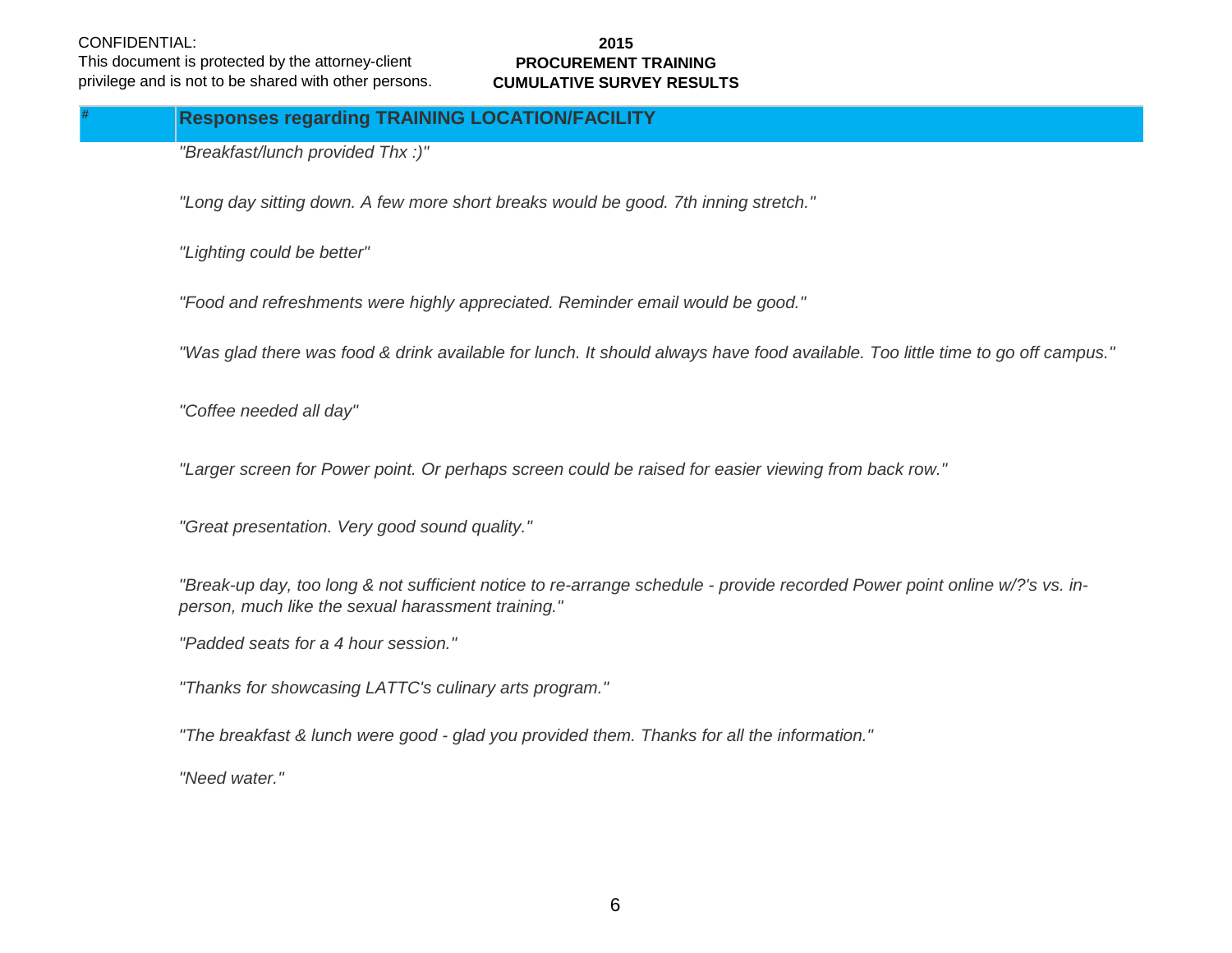This document is protected by the attorney-client privilege and is not to be shared with other persons.

#### **2015 PROCUREMENT TRAINING CUMULATIVE SURVEY RESULTS**

# **Responses regarding TRAINING MATERIALS/PRESENTATION**

*"Use more visuals to explain concepts. Use "print screens" to show how to make notes in SAP. Thank you for the master agreement list."*

*"Tons of great info but many pieces (ex checklist & laws/reg) that were not renewed so I won't use b/c won't know how to use!"*

*"The timelines of these procedures were not addressed. It takes too long for contracts (simple ones) to go through, often 3 months."*

*"This training was very helpful. It will make my job easy. I will understand better."*

*"It appeared to be antagonistic at some points. Very well-handled."*

*"Everyone has a complicated story of purchase. Maybe ask for examples from audience before session."*

*"More examples. Bring samples of correct & incorrect paperwork. SNACKS!!"*

*"More detailed"*

*"Please do not allow questions and hypotheticals until the end. Redundant & tedious."*

*"Please include ADA compliance."*

*"Provide electronic version of handouts. Have mics (microphones) for audience."*

*"Material/information provided was useful. SAP training for correct form completion. Include sample of forms mentioned during the session."*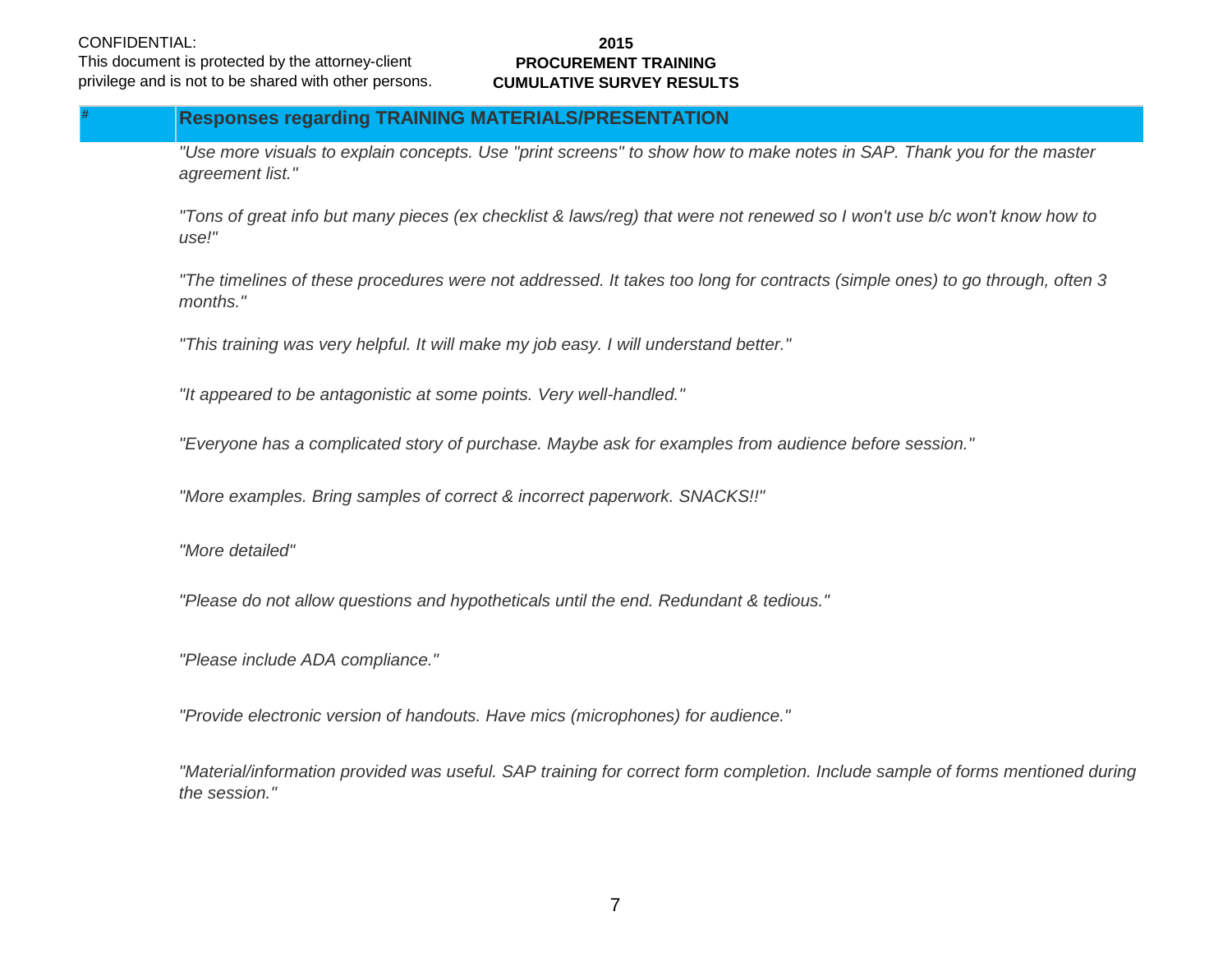This document is protected by the attorney-client privilege and is not to be shared with other persons.

#### **2015 PROCUREMENT TRAINING CUMULATIVE SURVEY RESULTS**

## **Responses regarding TRAINING MATERIALS/PRESENTATION**

*"Shorter session. This was lots of info but all day is hard because we have deadlines during this time."*

*"Break it down to specific modules. Each area of procurement is important. The information was excellent it was just a little overwhelming."*

*"Rate of quantity of materials was more than I need, in a good way"*

*"Training session was very long. Audience needed at least a short break after lunch."*

*"Less material covered and in more depth of certain areas"*

*"Actual step to step processing of forms. Facilities procurement training procedures"*

*"Include Sharon Chen for questions of entering info in SAP."*

*"Speakers need to hold mic (microphone) near oral cavity not their navel"*

*"Have a clicker for your PP"*

*"Training could be done in concert with SAP illustrations and examples."*

*"More breaks in between, sitting for too long"*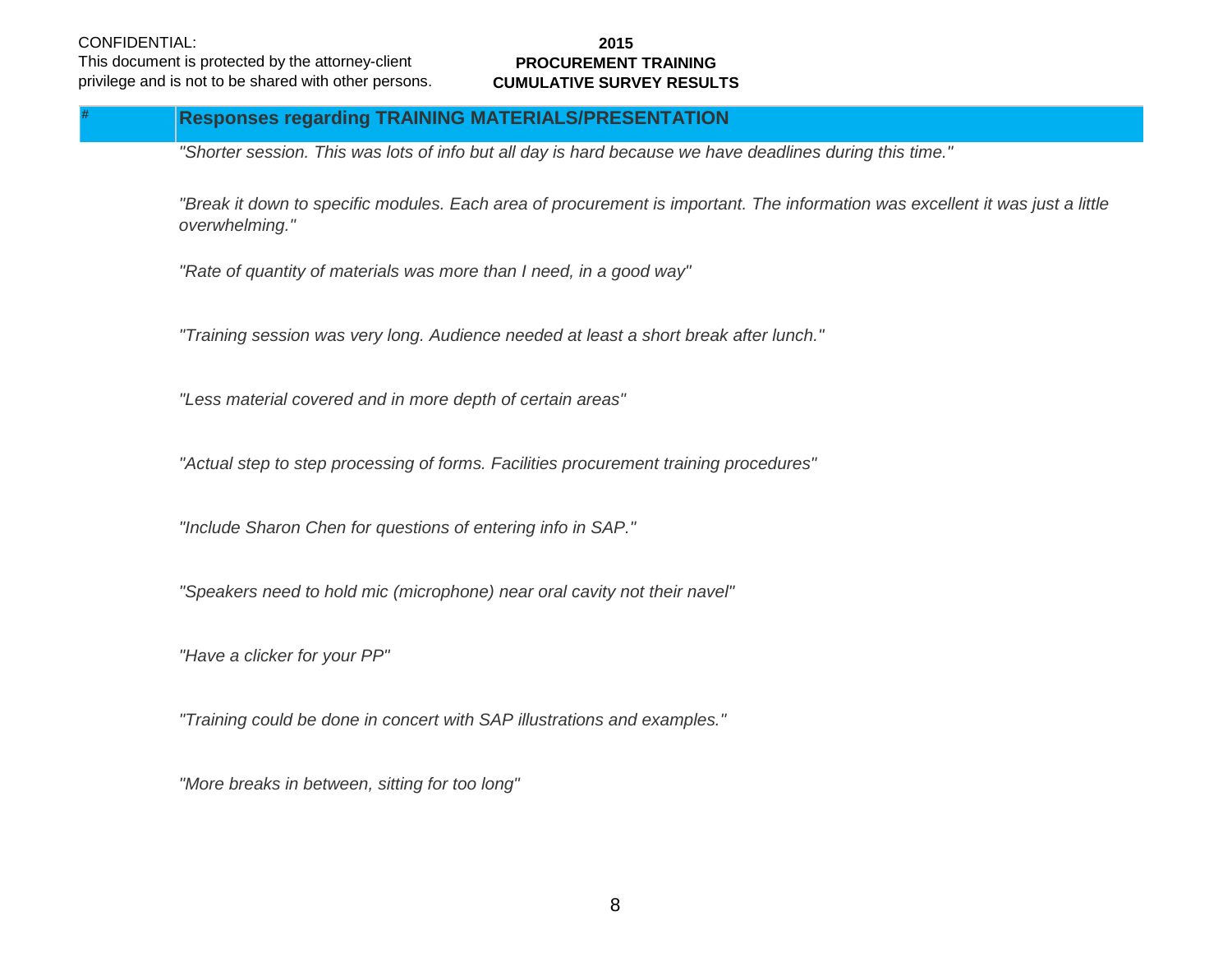**#**

This document is protected by the attorney-client privilege and is not to be shared with other persons.

#### **2015 PROCUREMENT TRAINING CUMULATIVE SURVEY RESULTS**

### **Responses regarding TRAINING MATERIALS/PRESENTATION**

*"More presentations at more colleges"*

*"Did not have enough handouts for all attenders."*

*"Give more samples."*

*"Provide website links ahead of training for preview. I have a hard time finding forms/directions on District website."*

*"Excellent presentation."*

*"Include filling out forms & samples of completed documentation. Mock scenarios w/forms."*

*"Bring more handouts (not enough) Film it, to have training videos available on the website."*

*"It is a fast pace training specially that some of this information is new. Love the info, thanks!"*

*"Keep the training coming! An ounce of prevention is better than a pound of cure!"*

*"More often (training)"*

*"Thank you for taking the time to understand this material more...."*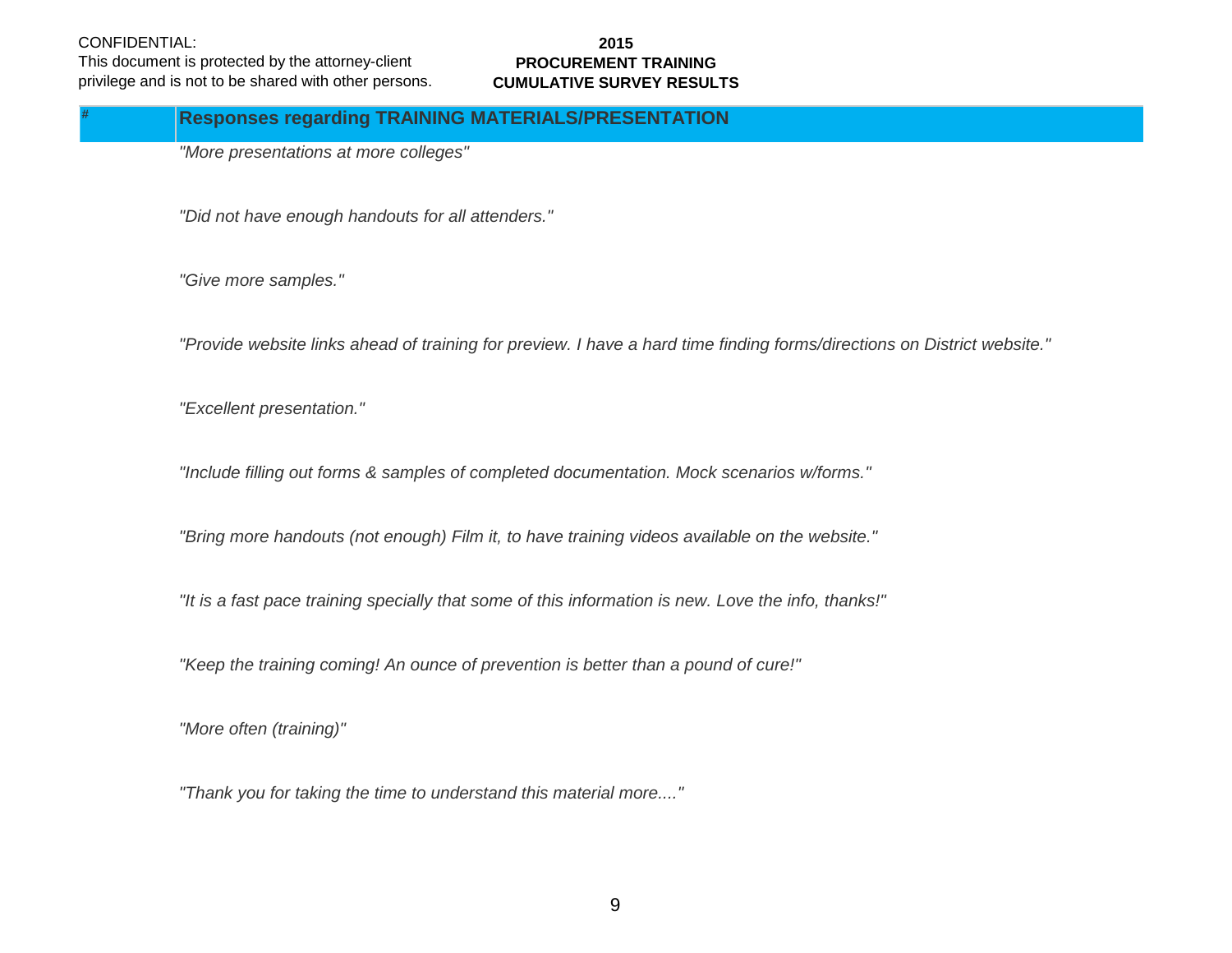This document is protected by the attorney-client privilege and is not to be shared with other persons.

#### **2015 PROCUREMENT TRAINING CUMULATIVE SURVEY RESULTS**

# **Responses regarding TRAINING MATERIALS/PRESENTATION**

*"Greater interactive video."*

*"Need more often. May be every other year"*

*"Training needs to be done at least yearly to refresh everyone's memory and train new employees."*

*"The quality of materials were Good to Excellent"*

*"Thank you for the training. Presenters were very informative. Training should be annual to include updates/changes."*

*"Presenters may want to focus on monotone (or focus on not delivering in a monotone fashion). Besides tone, actual timing. I would suggest a bit quicker pace."*

*"Perhaps a half day"*

*"Awesome! 1/2 day would be better."*

*"Make the presentation much shorter"*

*"Perhaps offer this training once in the Fall & once in the Spring (at East, preferably, and other locations too). Have these trainings more often."*

*"Discussing items that referred to forms, the weblink would have been useful"*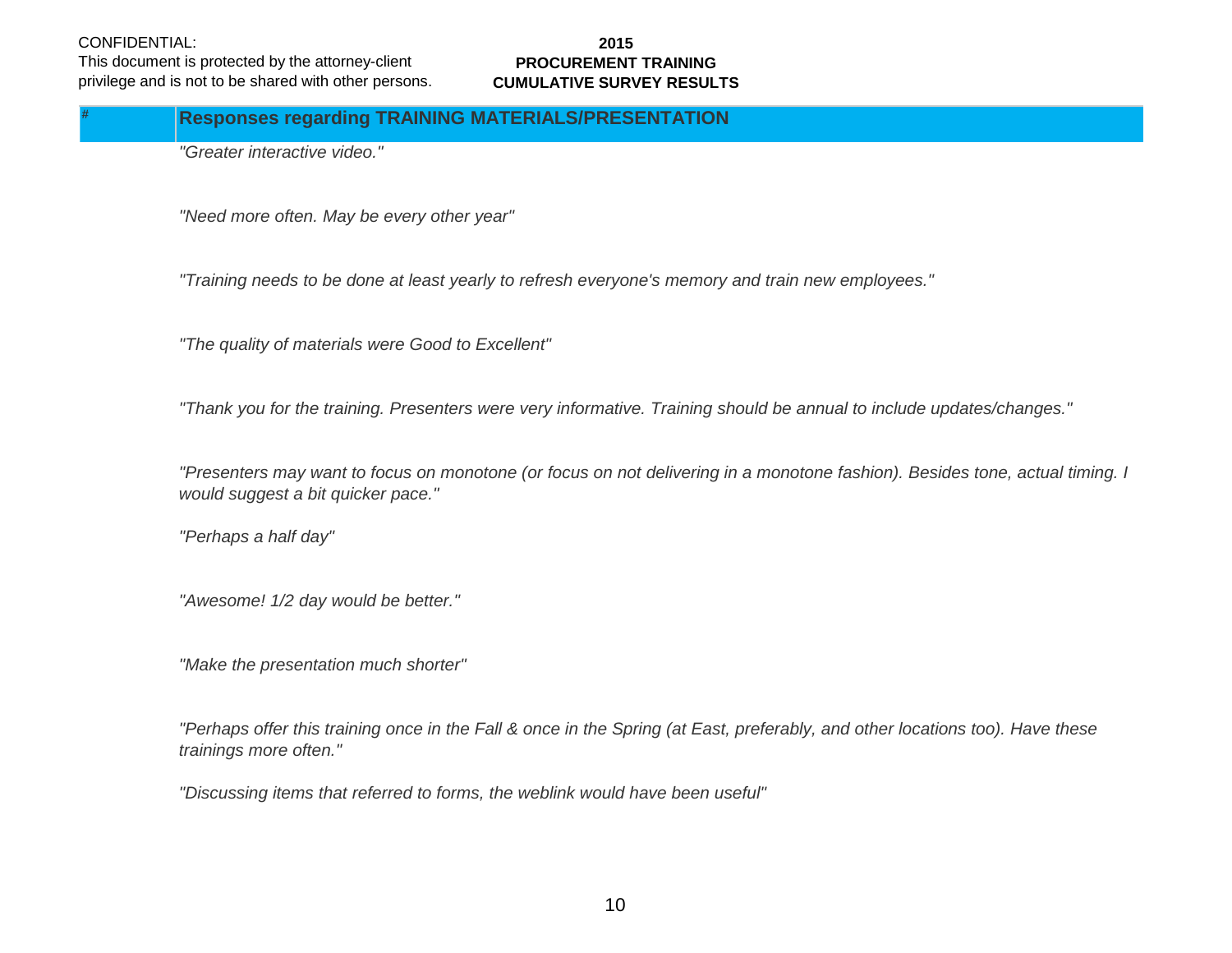**#**

This document is protected by the attorney-client privilege and is not to be shared with other persons.

#### **2015 PROCUREMENT TRAINING CUMULATIVE SURVEY RESULTS**

# **Responses regarding TRAINING MATERIALS/PRESENTATION**

*"These training session was very beneficial"*

*"Nice presentation. Thank you!"*

*"I really like the training materials for future reference."*

*"Ann Diga is an excellent presenter. Leila Menzies is a good presenter. Other presenters were fair-level. They need to properly use mics (microphones); know material better etc."*

*"Great speakers, they handled all questions well!"*

*"Thanks for the time invested in this training."*

*"Please define some of the terms & abbreviations, ex piggyback accounts, Ebta"*

*"Very informative, thank you"*

*"Everything was great"*

*"Shorter the material on the screen. Otherwise, we can read it as well. Use it as a supplement."*

*"Please have more :)"*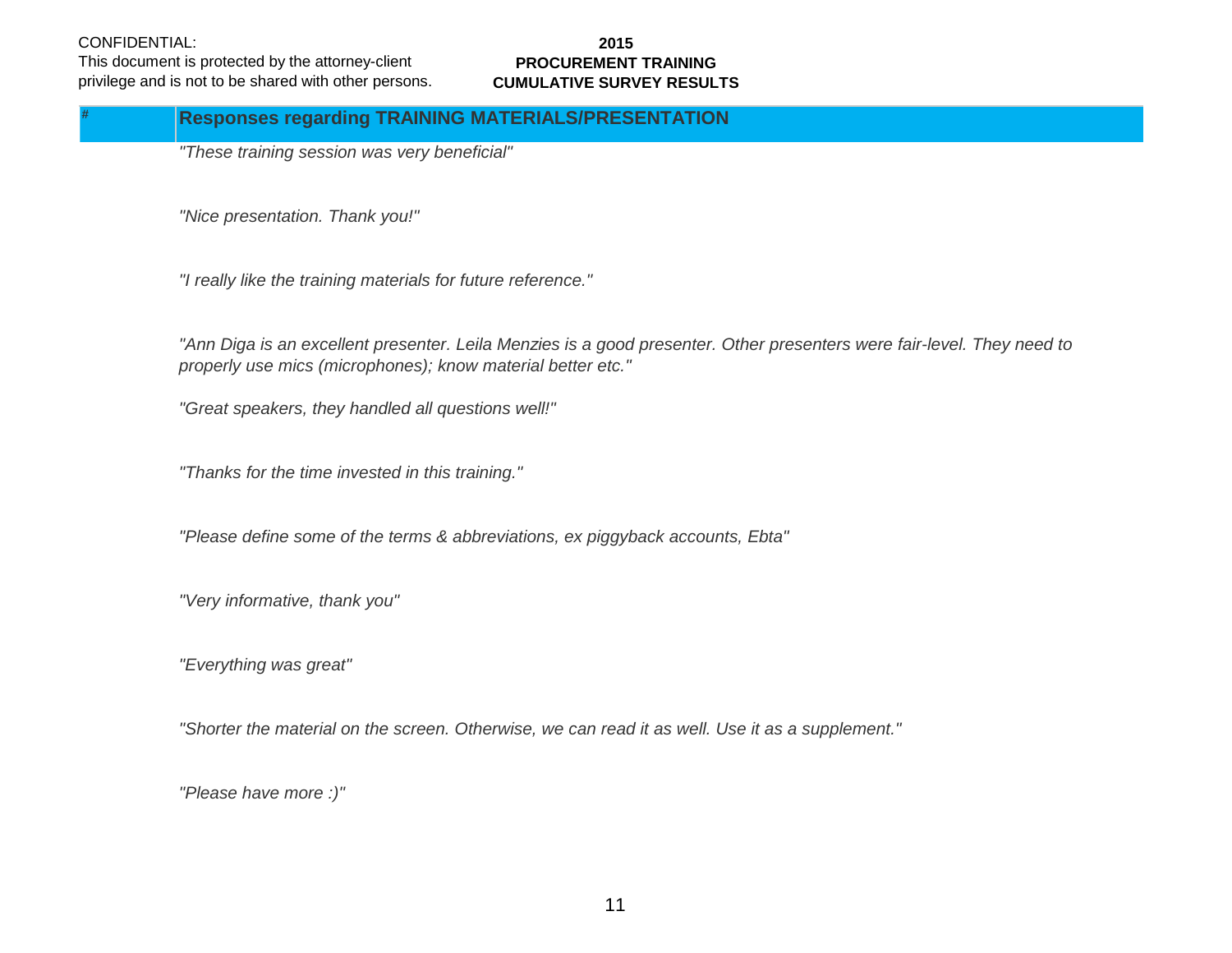**#**

This document is protected by the attorney-client privilege and is not to be shared with other persons.

#### **2015 PROCUREMENT TRAINING CUMULATIVE SURVEY RESULTS**

### **Responses regarding TRAINING MATERIALS/PRESENTATION**

*"Have presentation available online."*

*"Very useful materials & information."*

*"Over all glad I attended."*

*"Material was good"*

*"Thanks for breakfast & lunch. Efficient presentation & no wasted time. To the point."*

*"Since I process PO's and PR's for my department the information was very helpful. The info also reinforce some of the procedures in getting my job done more efficiently. I will be sharing the info with other staff/co-workers. Great job all!!"*

*"\*Presenters were well prepared to answer questions.\*"*

*"Great training and information!"*

*"A great training."*

*"Great checklists! Great food!"*

*"Lecture was informative but can be less interesting after 2 hours of sitting & listening."*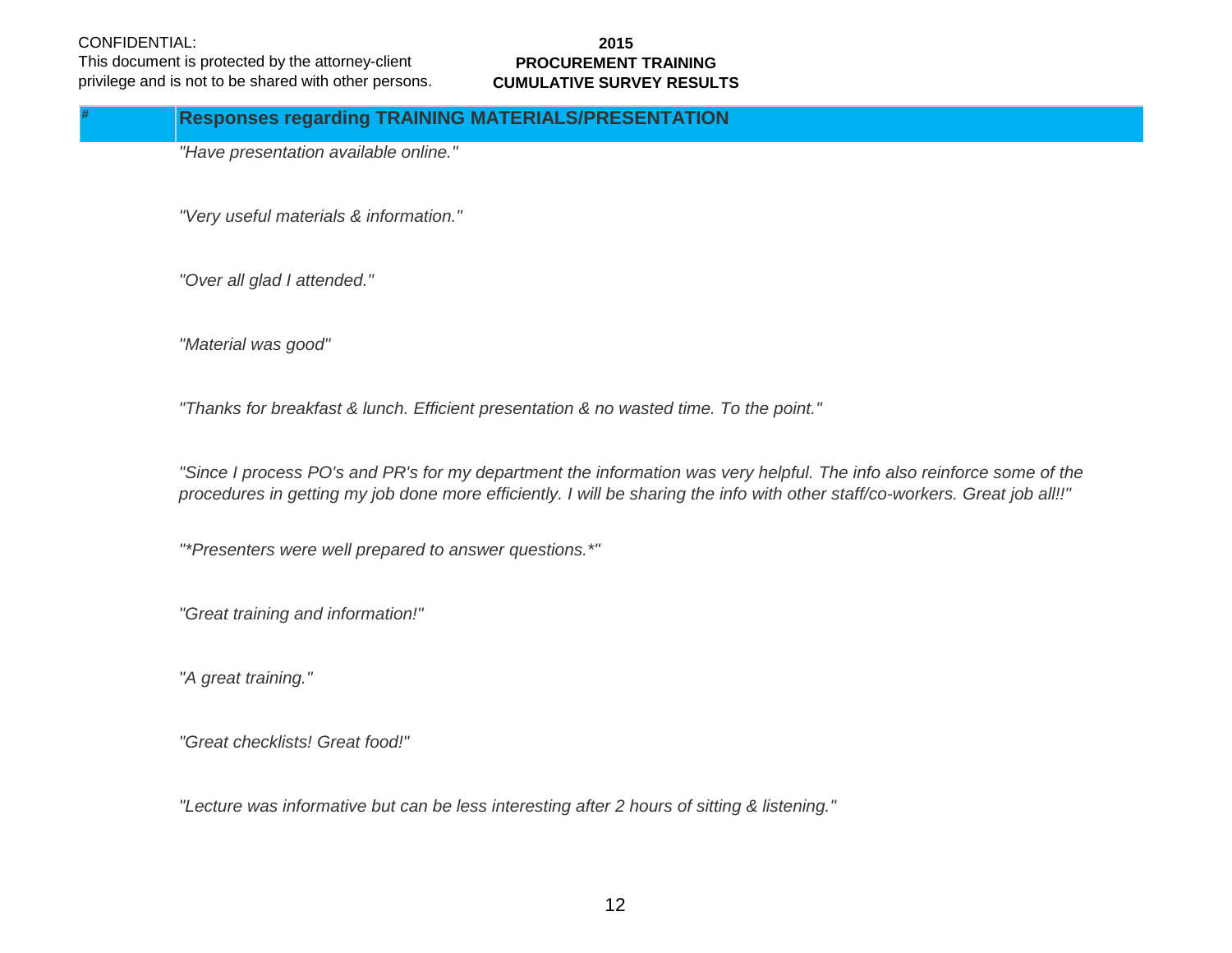This document is protected by the attorney-client privilege and is not to be shared with other persons.

#### **2015 PROCUREMENT TRAINING CUMULATIVE SURVEY RESULTS**

# **Responses regarding TRAINING MATERIALS/PRESENTATION**

*"To provide this workshop or presentation online to be available for staff."*

*"Thank you for providing this informative presentation. This would help me understand where P.O. started."*

*"Great hypotheticals"*

*"\*Pg. 61 bullet point 4 has nothing to do with procurement. Please remove it. \*ABC license is NOT required if there is no exchange of goods; meaning if guests are not purchasing or giving donations. As long as the event is a private event."*

*"Great job by host team and presenters. This was a lot to cover in a day."*

*"Presenters very knowledgeable & professional. Also very patient with all our questions. Thank you :)"*

*"Fabbee and Anne rocks as presenters."*

*"Very informative. All questions were answered. Materials provided were very detailed."*

*"Great information to mitigate District & College auditable elements"*

*"Excellent hypotheticals"*

*"Dorothea McFarline is very resourceful. Very knowledgeable with budget, contracts, and purchasing. Was able to answer my questions and happy to do so. Thank you Dorothea you are amazing."*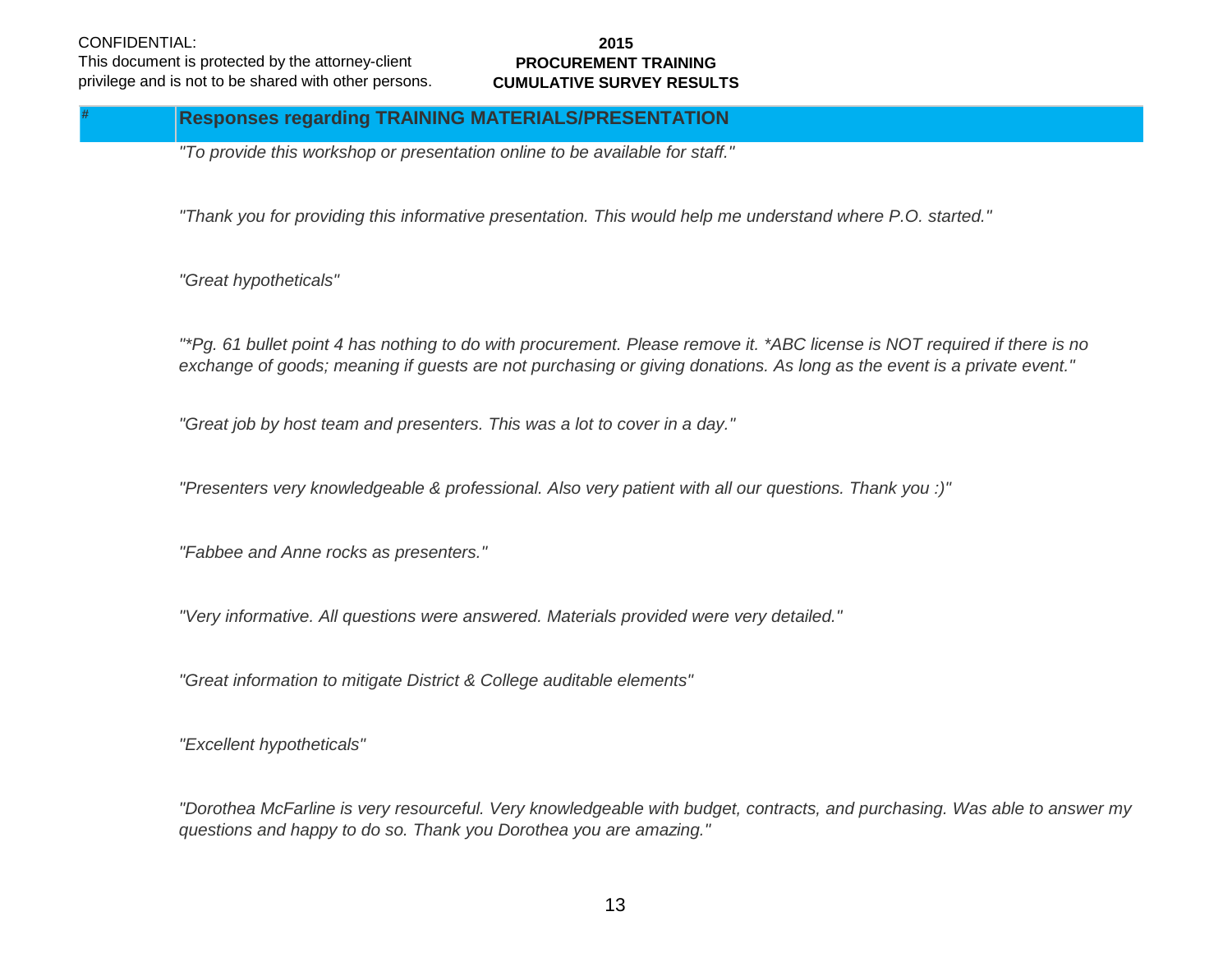This document is protected by the attorney-client privilege and is not to be shared with other persons.

#### **2015 PROCUREMENT TRAINING CUMULATIVE SURVEY RESULTS**

# **Responses regarding TRAINING MATERIALS/PRESENTATION**

*"Wow, good job."*

*"Provide additional examples of actions & resolutions. Reduce volume of information for more detailed discussion. Have specific time frames for items that are currently under discussion."*

*"Especially, Ms. Anne Diga, Esq.'s presentation was very clear!!! Thank You!!! Post-assessment quiz. 1, T or F? The Vice-President of Admin. Service may delegate his/her signature authority to the Facility Director. Depend on the College, they have been doing!"*

*"Very knowledgeable presenters. They were great!"*

*"The team worked well together. They seemed to be able to address most questions with expertise from their respective areas."*

*"Very informative & well prepared. Much did not apply to me personally but good to have a bigger picture."*

*"Very good job. Useful information. The flow was great, it was easy to follow along. Very good presentation."*

*"Very informative."*

*"Excellent training would attend again. Thanks! :)"*

*"Very well planned! Helpful."*

*"This training is helpful."*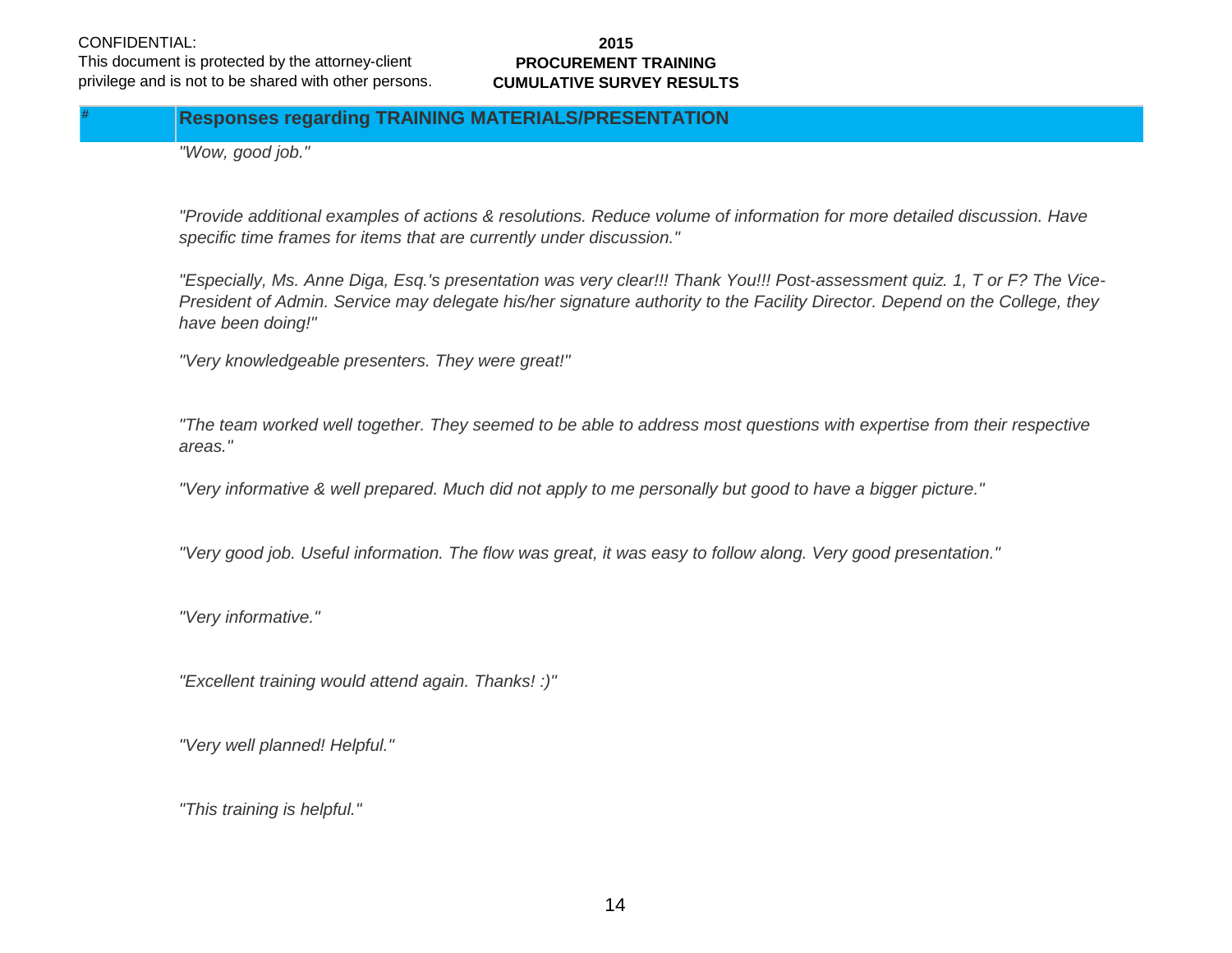**#**

This document is protected by the attorney-client privilege and is not to be shared with other persons.

#### **2015 PROCUREMENT TRAINING CUMULATIVE SURVEY RESULTS**

## **Responses regarding TRAINING MATERIALS/PRESENTATION**

*"Great workshop! Very informative!"*

*"Thank you for providing this training. :)"*

*"The booklet fell apart."*

# **# Responses regarding OTHER TRAINING OPPORTUNITIES**

*"Hands-on training"*

*"More hands-on training please"*

*"Do tech workshops, showing progress using SAP. Ask users how to improve processes. Simplify online steps with digital doc signing! Make website mobile friendly, Gamify services like Hawaii.gov"*

*"SAP training"*

*"A smaller group w/SAP hands-on"*

*"SAP training, updates. Make updates after training/contact staff on changes in process for awareness."*

*"We need more SAP system trainings."*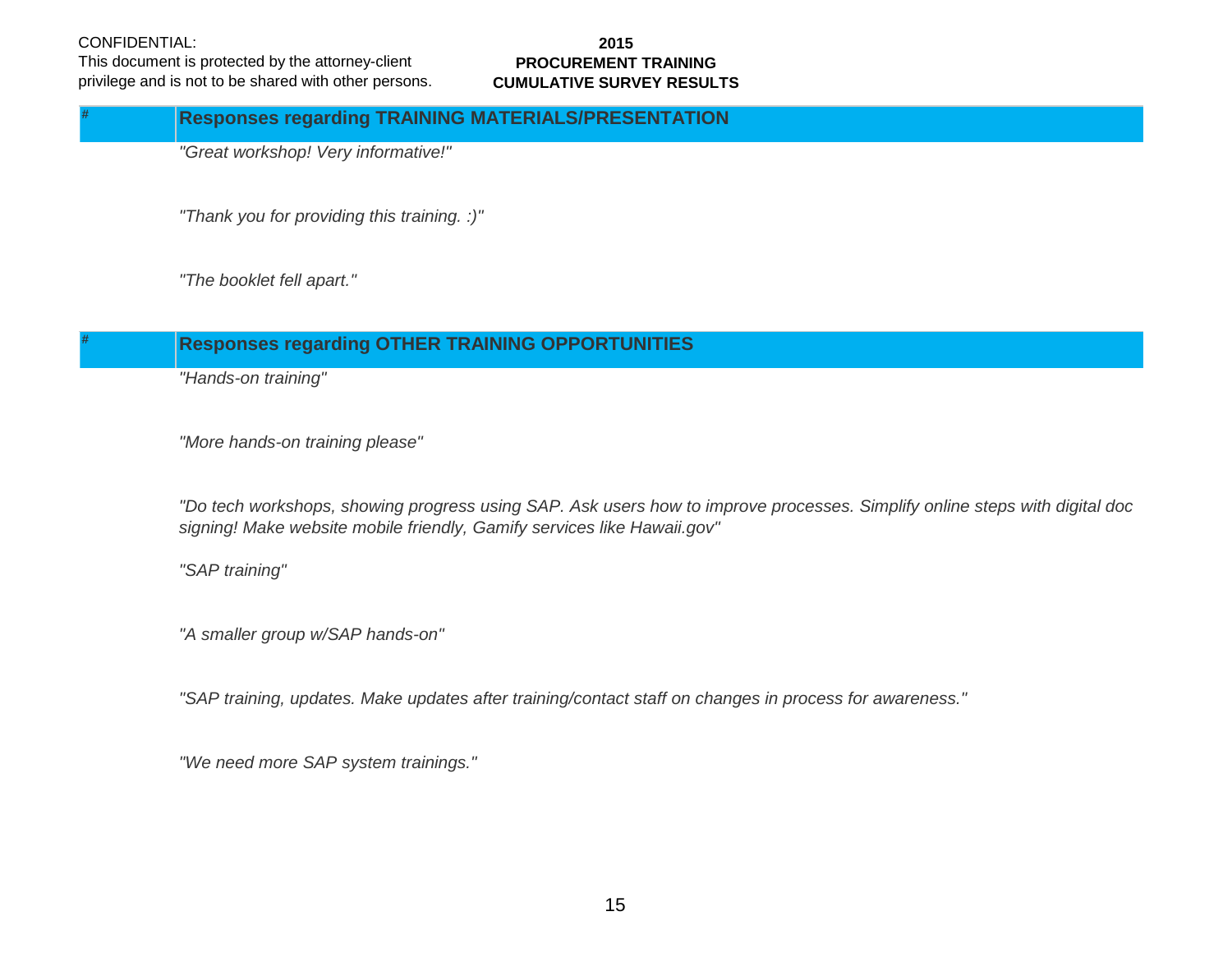This document is protected by the attorney-client privilege and is not to be shared with other persons.

#### **2015 PROCUREMENT TRAINING CUMULATIVE SURVEY RESULTS**

# **Responses regarding OTHER TRAINING OPPORTUNITIES**

*"Some on hand processing of contract and other procurement training."*

*"A separate procurement training for L.A. Regional Deputy Sector Navigators for our SB 1402 & SB 1070 grants."*

*"We need training specific to the ways particular departments do purchasing.This training did not touch on the types of accounts a department has or the types of materials. IA's are permitted to buy from a given account."*

*"More hands-on training & lecture. Include using SAP with training."*

*"To cover more for SFP's"*

*"More specific for SFP's."*

*"SFP specific procurement training."*

*"Would like to have a training for SFP funds."*

*"More real life examples. Hands-on practice."*

*"Plan presentations for SAP, specific presentations relating to usage/program or area, on a quarter system or as needed. "*

*"How to do budget transfers and write up equipment grants."*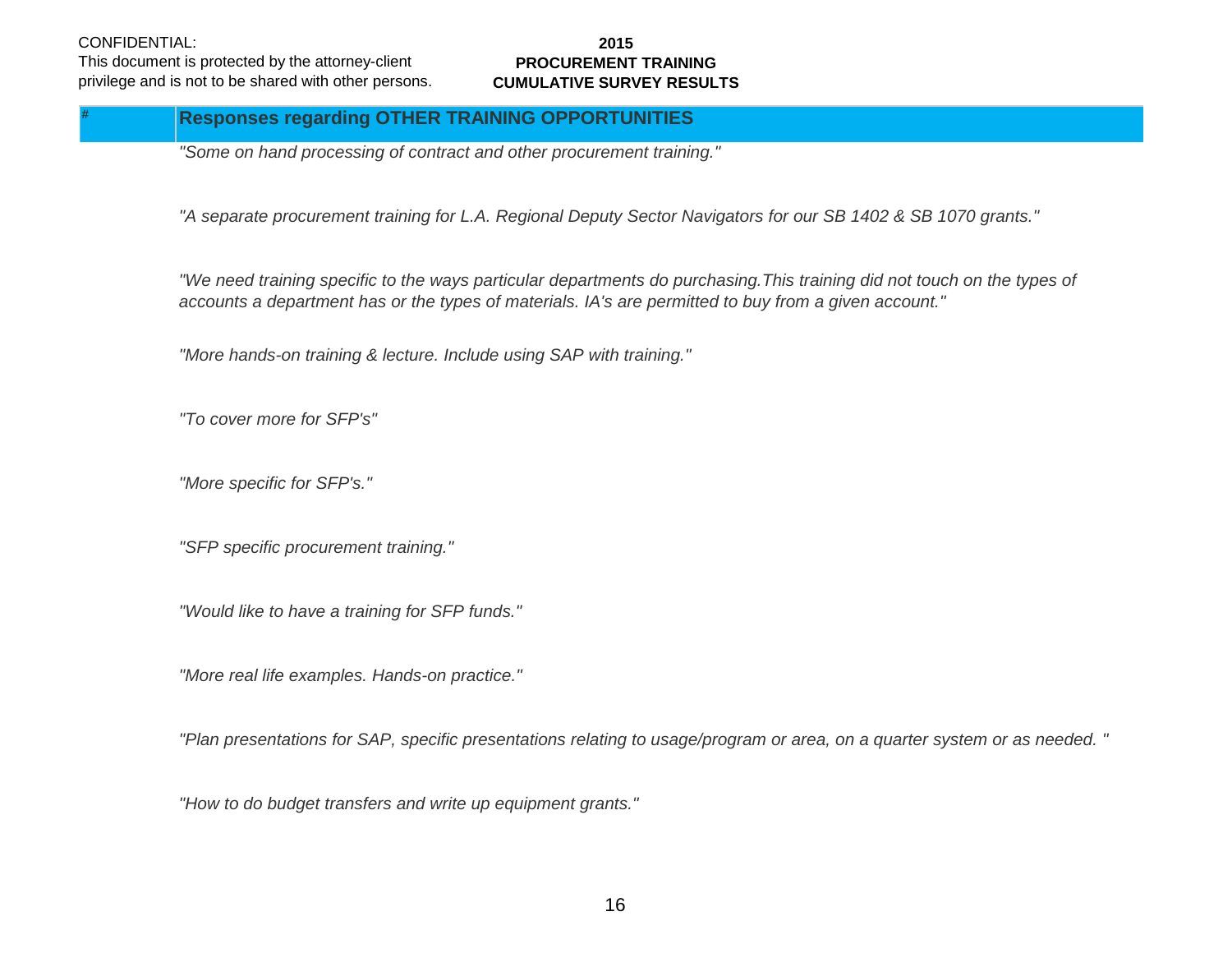#### This document is protected by the attorney-client privilege and is not to be shared with other persons.

#### **2015 PROCUREMENT TRAINING CUMULATIVE SURVEY RESULTS**

# **Responses regarding OTHER TRAINING OPPORTUNITIES**

*"Please provide hands on SAP at least for new employees because when you just get thrown into with no knowledge of the program and nobody is willing to train you at your campus its really difficult to do the right thing."*

*"Instructional training. Training when your responsibilities would be beneficial to reduce errors made."*

*"To have in all campus"*

*"Presentations to be done annually or not more than 1 1/2 yrs. between presentation."*

*"Training on assets please! Thank you so much"*

*"More concise sessions with specialized information. e-purchasing, contracts, sfp's"*

*"We need more information about piggyback agreement and purchasing procedures and guidelines about on campus purchase."*

*"We need a "hands on" training session; it needs to be ongoingto those of us (employees/classified) who are being tasked to process procurement accts"*

*"We need SAP trainings. They have not been offered in years and there are new employees who need them."*

*"Needs hands-on processing of procurement forms at plant facilities L.A.S.C."*

*"SAP training is needed. Translation of information discussed to SAP application unclear & hard to conceptualize without actual program in use."*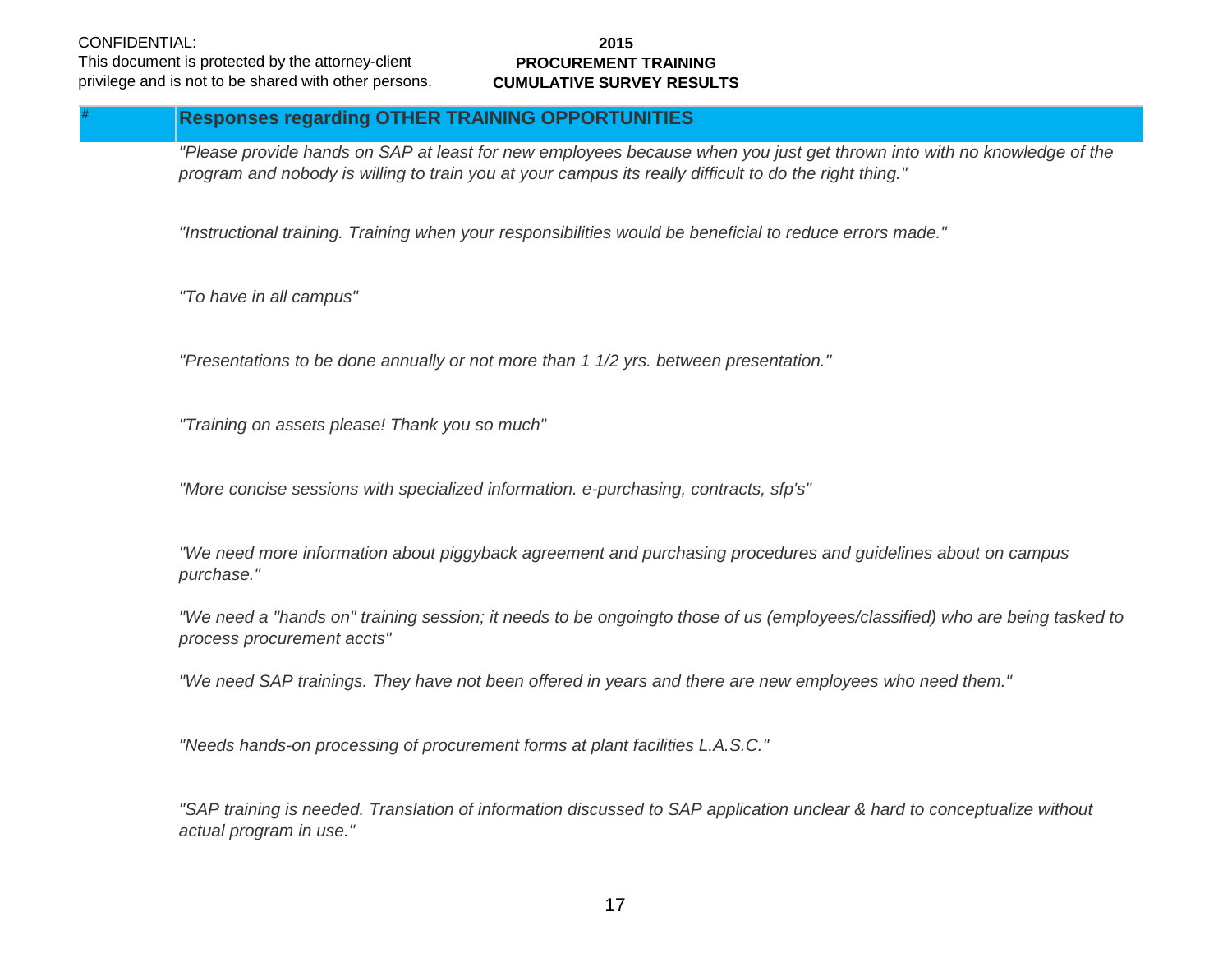This document is protected by the attorney-client privilege and is not to be shared with other persons.

#### **2015 PROCUREMENT TRAINING CUMULATIVE SURVEY RESULTS**

# **Responses regarding OTHER TRAINING OPPORTUNITIES**

*"Deputy sector navigators worked with all 9 community colleges SO a separate training to meet the Specially Funded Program."*

*"There should be more hands-on training & networking in teams to put procedures into practice."*

*"Have training more often. Please have SAP training"*

*"We need a technical entry training ASAP!"*

*"We need more scenarios and definitely SAP training and manuals."*

*"Need SAP entry/transaction training ASAP"*

*"We need troubleshooting software (or training mode) when we are processing procurement accounts."*

*"We need more frequent training. It's beneficial!"*

*"All the information was valuable. Can you do training specifically dealing SFP's, that would be great."*

*"Greatly appreciate additional training focused on special funded programs."*

*"Based upon the availability of the staff persons, future training presentations could feature more of the District's procurement staff in order for attendees to ask direct/specific questions as well as the opportunity for attendees to 'meet and greet' the procurement staffers that process their paperwork."*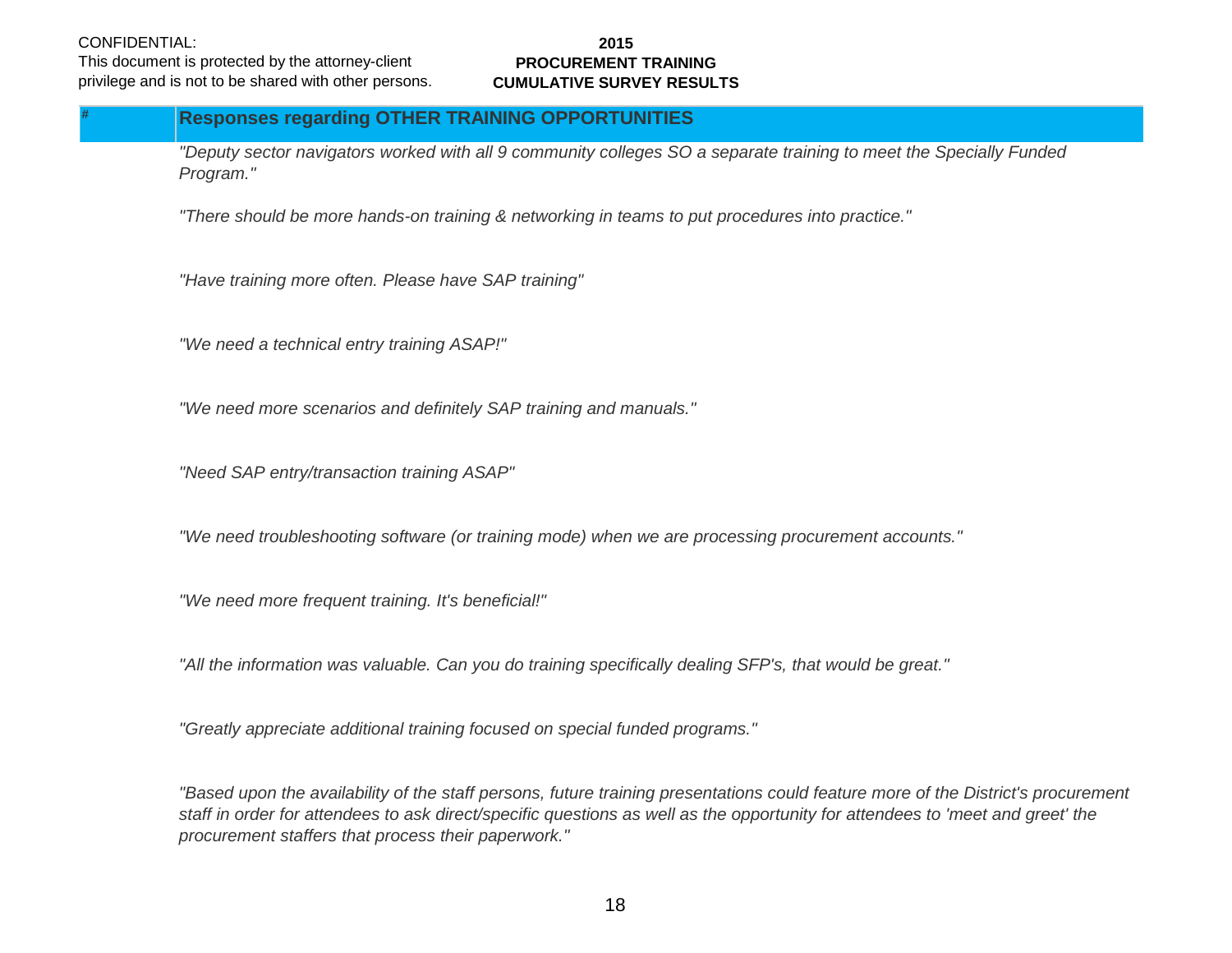This document is protected by the attorney-client privilege and is not to be shared with other persons.

#### **2015 PROCUREMENT TRAINING CUMULATIVE SURVEY RESULTS**

# **Responses regarding OTHER TRAINING OPPORTUNITIES**

*"Hands on experience in SAP. Split up modules or two days. Webinar."*

*"Provide training sessions to specific departments/offices."*

*"Hands on SAP input for PO/STA/PR."*

*"Would love to have a training with more SFP scenarios, or for just SFP's to ensure proper understanding of procedures."*

*"It would be great if this could be delivered online."*

*"More about SFP program material."*

*"Waiting for an SFP, I would like to see a training that specifically caters to SFP."*

*"More about SFP program material."*

# **Q6 ANY OTHER COMMENTS?**

*"Complete master vendor list."*

*"None."*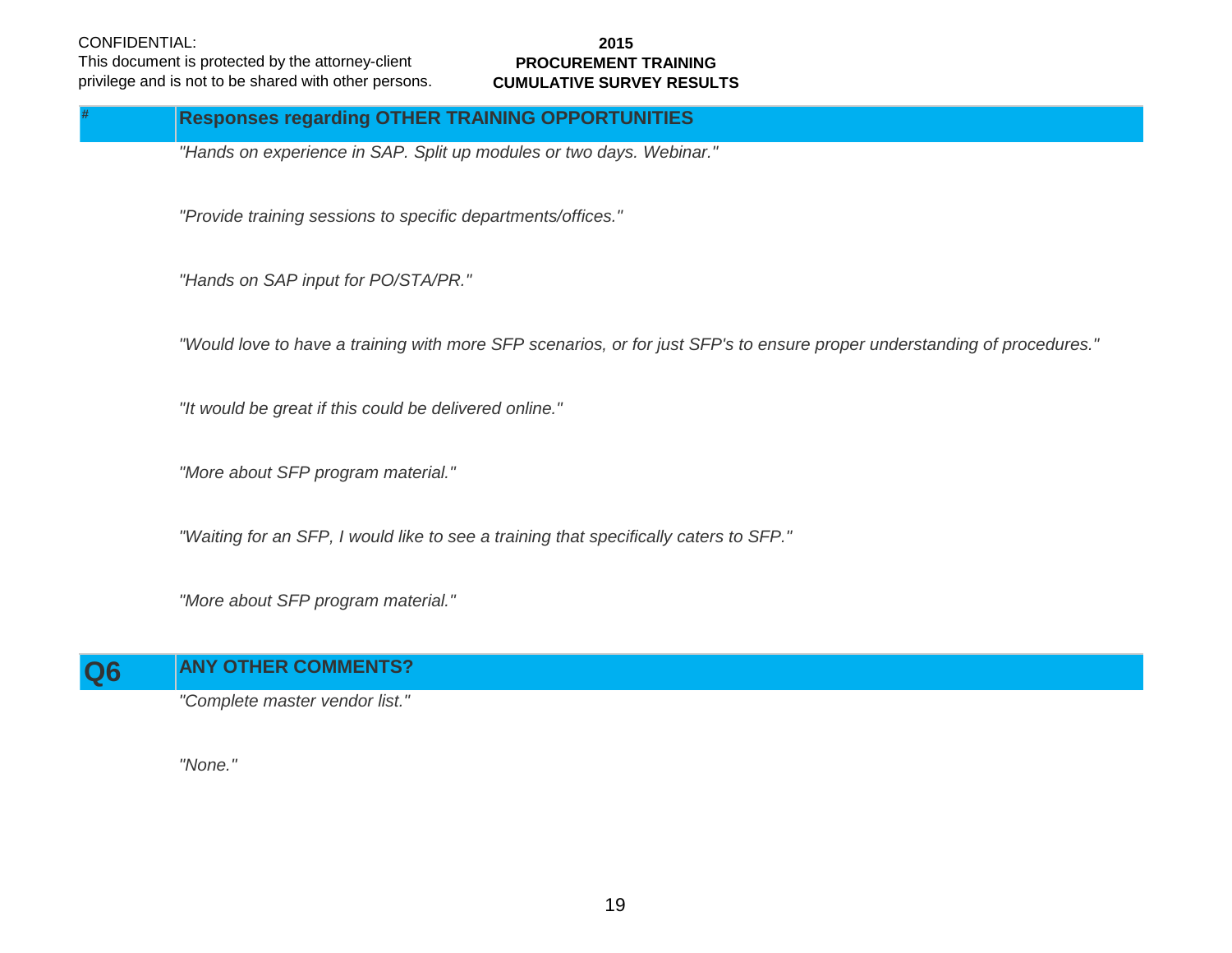This document is protected by the attorney-client privilege and is not to be shared with other persons.

#### **2015 PROCUREMENT TRAINING CUMULATIVE SURVEY RESULTS**

**Q6 ANY OTHER COMMENTS?**

*"Thank you!"*

*"As chair of a a dept. a lot of what was covered did not apply to me, which is why I didn't answer "highly useful" for question #1."*

*"Thank you."*

*"Post assessment quiz #6 is both True and False. \$87,000 is over \$5,000. :)"*

*"FAQ's"*

*"None @ this time."*

*"N/A"*

*"How can a campus (easily) handle large numbers of identical assets (say 400 computers). Done now it takes days to create the PO."*

*"There needs to be a distinction between individuals that are new to this information. It was overwhelming to someone who is new to the District."*

*"None"*

*"I think that there is a great deal of specialized knowledge needed to comprehend the vast procurement policies. More staff support should exist to aid departments make decisions. Staff is very under educated about policies."*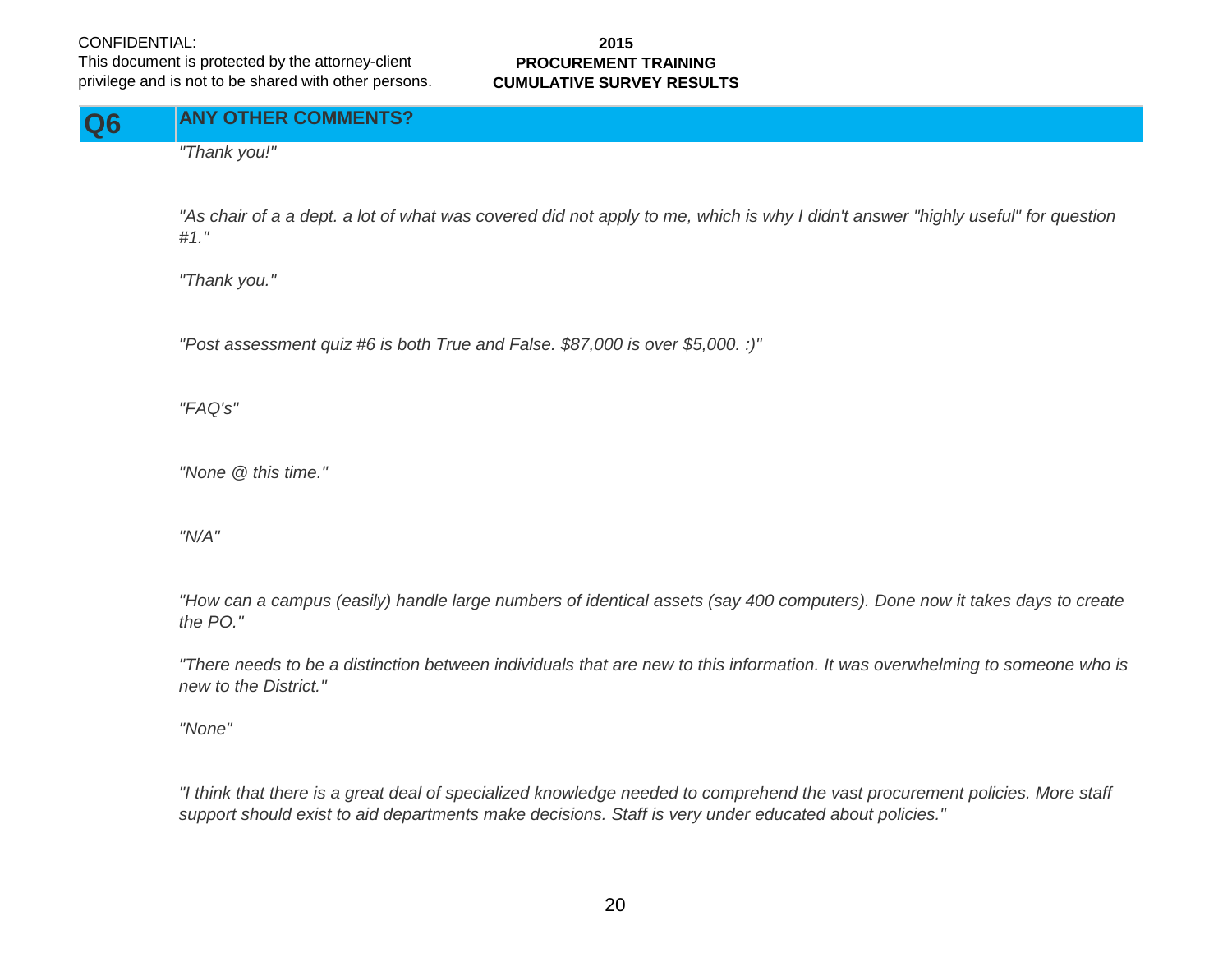This document is protected by the attorney-client privilege and is not to be shared with other persons.

#### **2015 PROCUREMENT TRAINING CUMULATIVE SURVEY RESULTS**

#### **Q6 ANY OTHER COMMENTS?**

*"We need District help desk assistance and manuals."*

*"Require V.P.'s to inform staff of upcoming changes. Sometimes we are the last to know."*

*"Need more vendors for campuses to choose"*

*"N/A"*

*"Would like to see more higher up positions attending these trainings. (V.P.'s, Directors, Managers etc.)"*

*"ASO/ASU processed thru SAP"*

*"Develop a standard quote request email/form to use by all colleges. Develop a standard form to keep record of quotes requested, so we can show that we did request quotes but didn't receive them from the vendors. Develop formal master agreement. Feedback online form so we can voice our opinion about the vendors."*

*"I've been at 2 prior ones"*

*"Thank you for your time & efforts"*

*"Thanks!"*

*"Thank you."*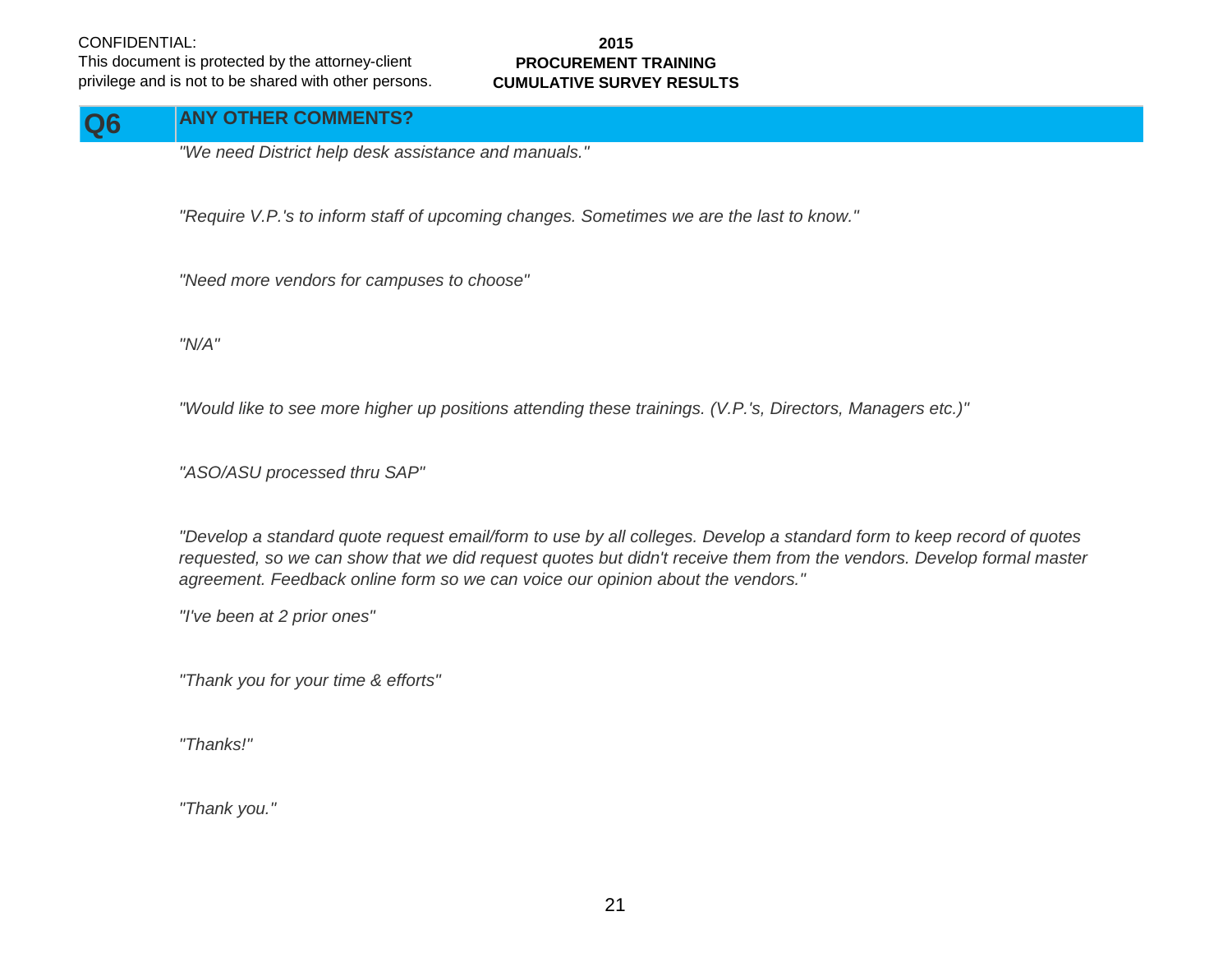This document is protected by the attorney-client privilege and is not to be shared with other persons.

#### **2015 PROCUREMENT TRAINING CUMULATIVE SURVEY RESULTS**

# **Q6 ANY OTHER COMMENTS?**

*"Provide us with general audit findings so we can compare our practices on our campus. This can help us rectify and avoid those violations."*

*"Electronic signatures will help a great deal"*

*"Thanks for offering this training!"*

*"None @ this time."*

*"Great job!"*

*"Please change the P.R. Form where it states No 3 quotes needed if under \$5k."*

*"Good information"*

*"No"*

*"Consider having more staff support who could work with multiple departments to ensure compliance with policy. Too much information for the layman."*

*"Thank you"*

*"Very well done"*